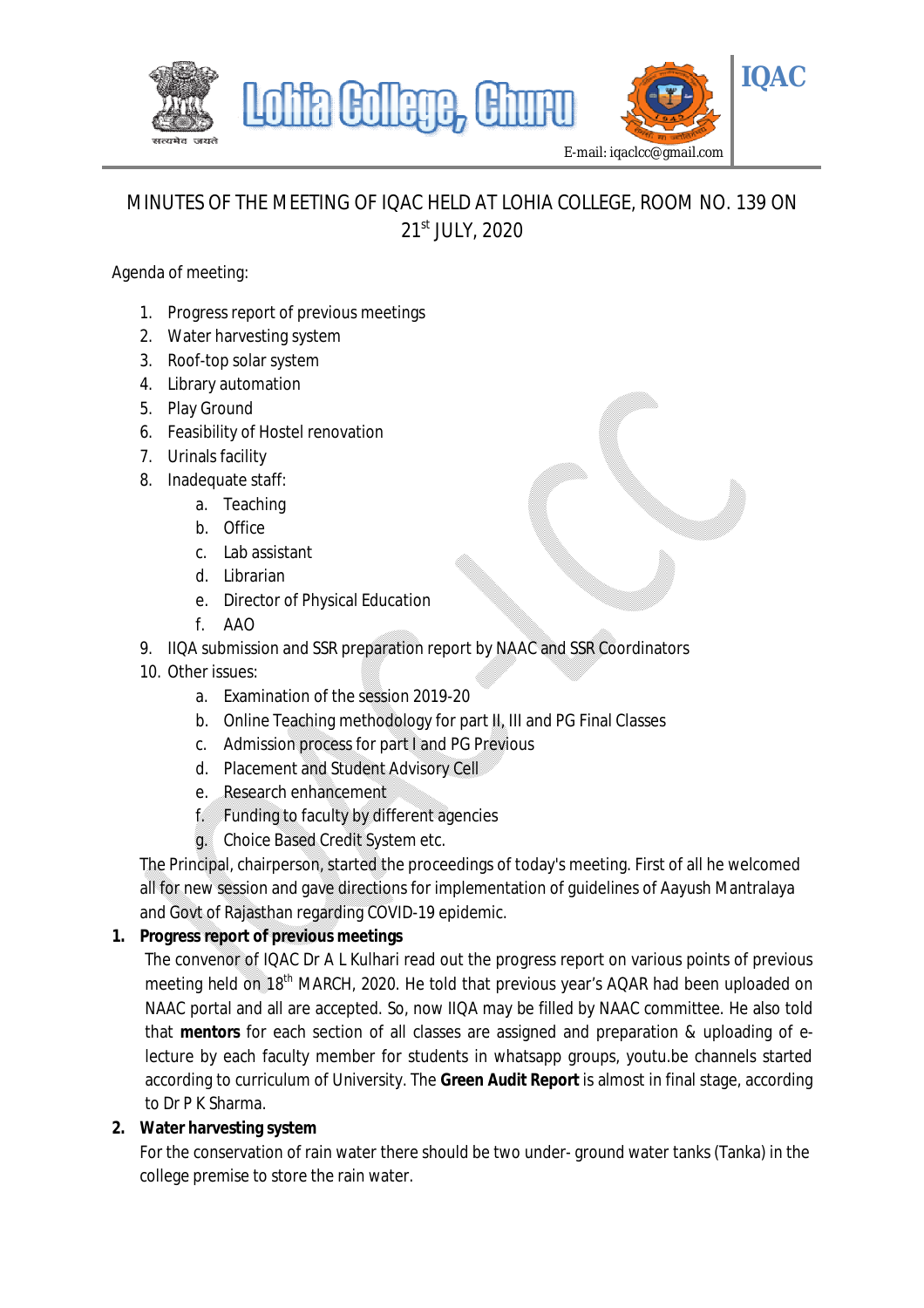



### **3. Roof-top solar system**

To meet out the electricity requirements and to address the environment issues, the Roof-top solar system should be installed. The principal stated that the proposals for the same work had been already sent to Directorate, College Education, Jaipur for approval.

Lohia Gollege

#### 4. **Library automation**

Library automation should be done before NAAC inspection team. But, there is no regular appointed Librarian for long time. It is very difficult to manage library administration by the untrained staff.

#### **5. Play Ground**

# **6. Feasibility of Hostel renovation**

The Principal informed the committee that proposals for lighting work, main gate & windows repair have been already submitted to the directorate of college education Jaipur. But still no any response made by Directorate about that matter. Dr Prashant Kumar suggest that a fresh proposal for urinals prepared by PWD, should be sent to the government through directorate and pursued through MLA, local distinguished citizens & political leaders.

# **7. Urinals facility**

Number of urinals for boys must be increased by 15 to 20 and girls by 30 to 35 according to norms in the ratio of students.

#### **8. Inadequate staff:**

- **a. Teaching**
- **b. Office**
- **c. Lab assistant**
- **d. Librarian**
- **e. Director of Physical Education**
- **f. AAO**
- **9. IIQA submission and SSR preparation report by NAAC and SSR Coordinators**

#### **10. Other issues:**

- **a. Examination of the session 2019-20**
- **b. Online Teaching methodology for part II, III and PG Final Classes**
- **c. Admission process for part I and PG Previous**
- **d. Placement and Student Advisory Cell**
- **e. Research enhancement**
- **f. Funding to faculty by different agencies**
- **g. Choice Based Credit System etc.**

There being no other points to discuss, the meeting ended with vote of thanks given by Dr P K Sharma.